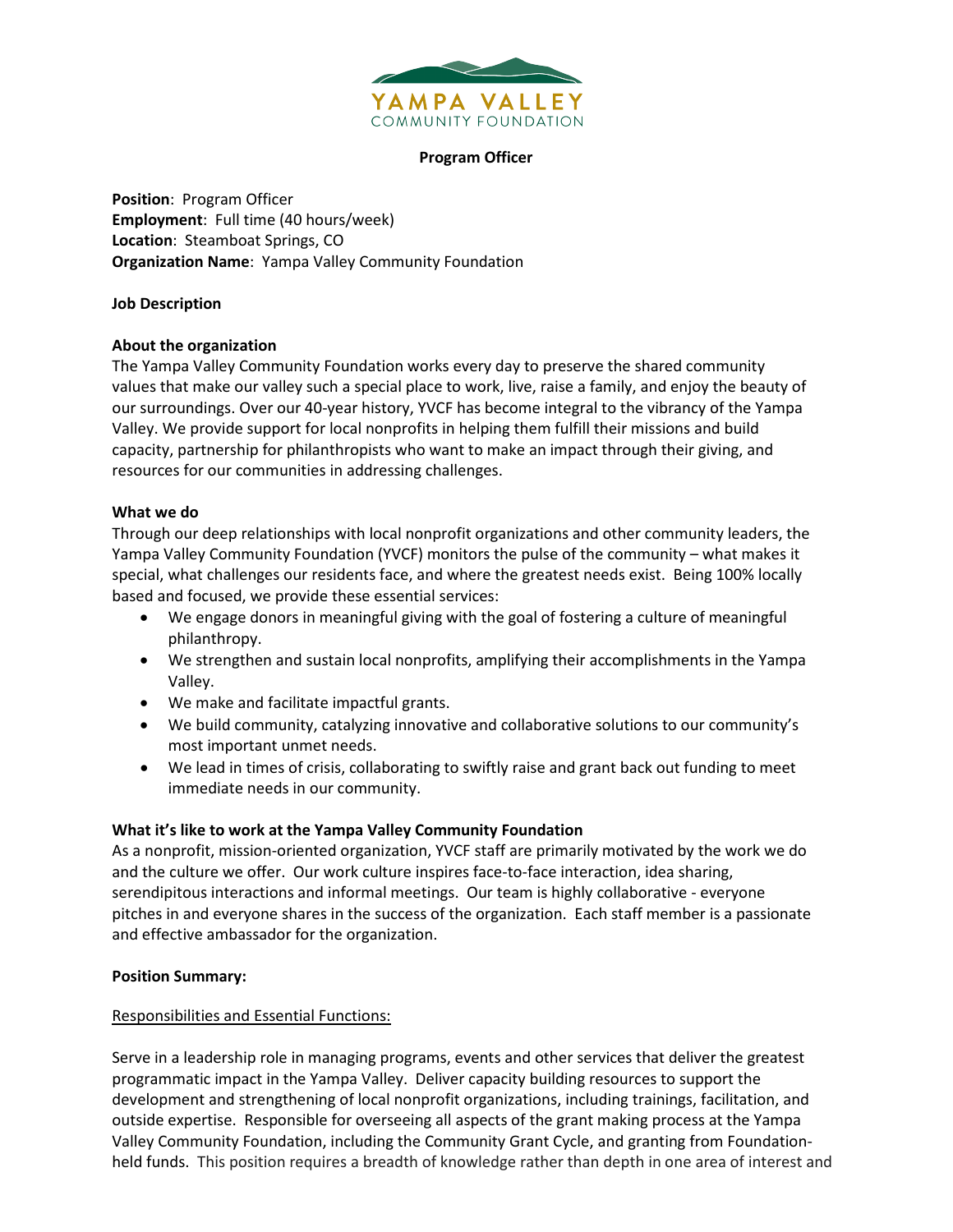works closely with YVCF staff in a team environment. The Program Officer establishes, maintains, and stewards relationships with nonprofit organizations throughout the Yampa Valley who apply to the Foundation for grant funding.

The Program Officer reports to the Executive Director of the Foundation. As the Foundation believes that presence in the office contributes significantly to teamwork, development and comradery, this is an office-based position, although it will also require frequent travel throughout the Yampa Valley.

# Major Responsibilities

- Oversee the annual Community Grants Cycle. Provide support to local nonprofit organizations and the Grants Committee including preparation of materials, site visits and other related correspondence. Prepare summary of local needs to be shared with donors. Review grant proposals, process and disburse grants, solicit and review grant reports, and analyze grant impact statistics for marketing purposes.
- Manage Designated Fund annual grants, Donor Advised Fund bi-monthly distributions and all other granting funds, including interfund transfers. Ensure all grants comply with internal policies and external regulations.
- Serve as the Yampa Valley "go to" resource for nonprofit organizations. Stay informed of local and national trends within the philanthropic field and regulations regarding charitable giving and the nonprofit sector. Disseminate information in a timely manner through newsletters, presentations, group meetings and other mediums.
- Provide high quality educational services for local nonprofit organizations including seminars, webinars and various other trainings. Utilize local and regional expertise to deliver specialized consulting services. Create networking opportunities for peer-to-peer learning.
- Work closely with the Donor Engagement Manager to identify opportunities for donors to support the work of nonprofit programs.
- Oversee local community initiatives, bridge the nonprofit sector to other local community groups and help foster collaboration between nonprofit organizations.
- Communicate clearly both internally and externally, maintain accurate records, assist with Community Suite database management including the maintenance of nonprofit organization profiles and assist with other functions as assigned.

# Required Skills

- Excellent organizational skills. Proven attention to detail, accuracy, and ability to meet deadlines.
- Excellent interpersonal skills. Ability to build relationships and work cooperatively with stakeholders, including staff, board members, current and prospective grantees, donors and supporters, and other community members.
- Excellent written and oral communication skills, including the ability to create documents at the highest level of writing standards and excellent editing skills.
- Critical thinking and analysis skills. Ability to analyze and synthesize quantitative and qualitative data.
- Leadership skills. History of working collaboratively to achieve team objectives taking initiative and working effectively with minimal supervision.
- Knowledgeable about the nonprofit sector.
- Ability to understand and analyze nonprofit financial reports.
- Flexibility and ability to adjust to changing priorities and manage multiple tasks simultaneously. Ability to manage time and tasks well to meet deadlines.
- Professional attire and conduct when representing the Foundation in a diverse range of settings.

# Minimum Qualifications